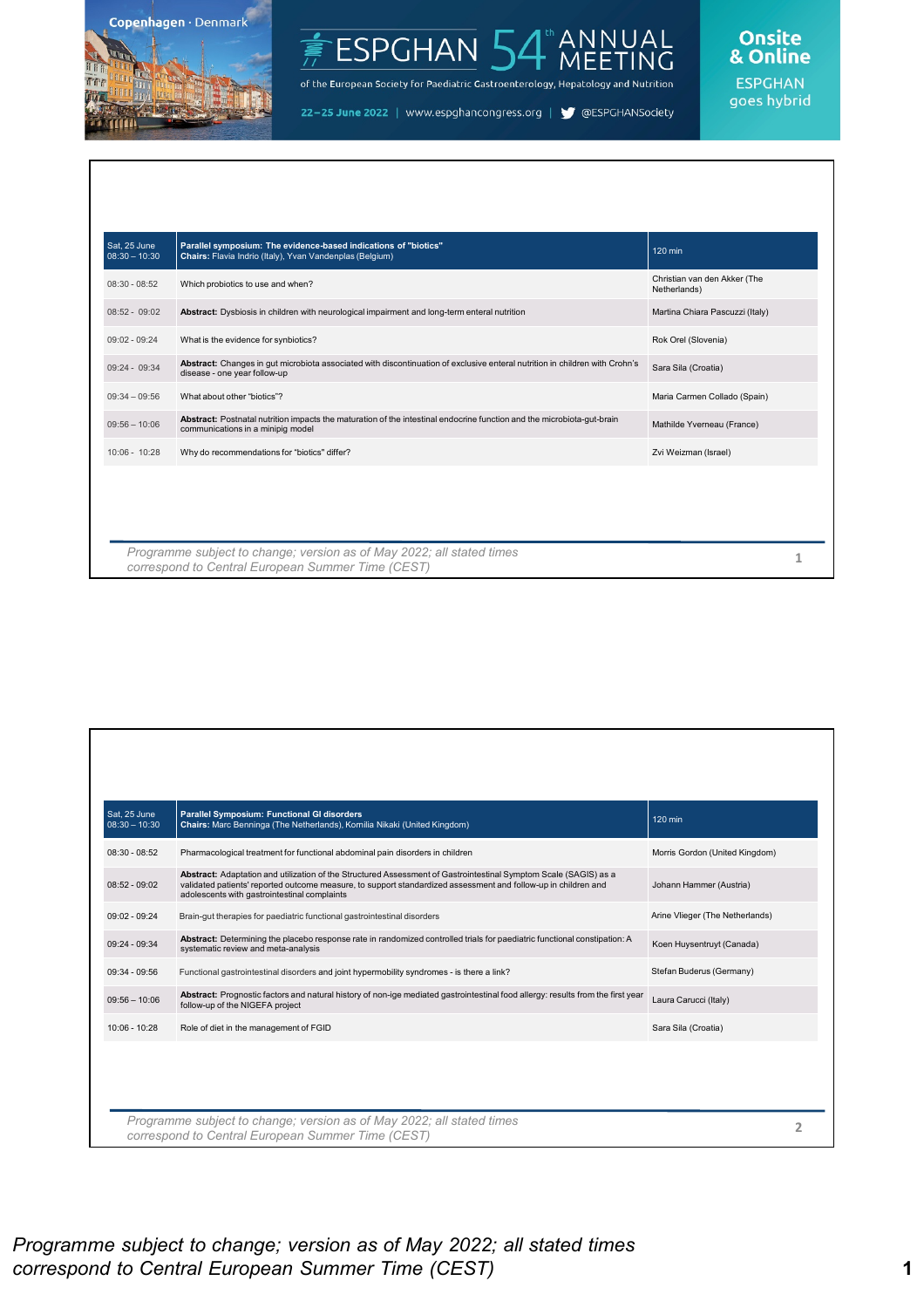

#### ANNUAL<br>MEETING ESPGHAN<sup>1</sup>

of the European Society for Paediatric Gastroenterology, Hepatology and Nutrition

22-25 June 2022 | www.espghancongress.org | S @ESPGHANSociety

## Onsite<br>& Online

| Sat. 25 June<br>$08:30 - 10:30$ | Parallel Symposium: Motility disorders in different GI-disorders<br>Chairs: Silvia Salvatore (Italy), Nikhil Thapar (Australia)                       | 120 min                            |
|---------------------------------|-------------------------------------------------------------------------------------------------------------------------------------------------------|------------------------------------|
| $08:30 - 08:52$                 | Motility abnormalities in EOE: Underlying mechanisms and potential deterioration in non-compliant patients                                            | Michiel Van Wijk (The Netherlands) |
| $08:52 - 09:02$                 | Abstract: Gut and brain effects of supplemental insulin-like growth factor-1 in preterm pigs as models for infants                                    | Kristine Holgersen (Denmark)       |
| $09:02 - 09:24$                 | The role of neuroimmune interaction in the stomach/small bowel in patients with dyspeptic symptoms                                                    | Osvaldo Borrelli (United Kingdom)  |
| $09:24 - 09:34$                 | Abstract: Predicting enteral autonomy in Short Bowel syndrome in a large multicenter multinational cohort                                             | Natascha S. Sandy (Canada)         |
| $09:34 - 09:56$                 | ISB-C or constipation, why does it matter?                                                                                                            | Efstratios Saliakellis (Greece)    |
| $09:56 - 10:06$                 | Abstract: Predictors of gastroœsophageal reflux disease in œsophageal atresia at the age of 6 years: a prospective<br>national population-based study | Madeleine Aumar (France)           |
| $10:06 - 10:28$                 | Nutritional management in gastroparesis and PIPO                                                                                                      | Anna Rybak (United Kingdom)        |
|                                 |                                                                                                                                                       |                                    |
|                                 |                                                                                                                                                       |                                    |
|                                 | Programme subject to change; version as of May 2022; all stated times                                                                                 |                                    |

| $08:30 - 08:52$<br>Liver / Gut Axis: The shared "science" of IBD and associated liver disease<br>Abstract: Prognosis of paediatric onset inflammatory bowel disease associated with primary sclerosing cholangitis: a<br>$08:52 - 09:02$<br>population-based study (GASTRO) | Kaija-Leena Kolho (Finland)           |
|-----------------------------------------------------------------------------------------------------------------------------------------------------------------------------------------------------------------------------------------------------------------------------|---------------------------------------|
|                                                                                                                                                                                                                                                                             |                                       |
|                                                                                                                                                                                                                                                                             | Madeleine Aumar (France)              |
| Treatment of established liver disease in a patient with IBD: What are the roles of immunosuppression, biologics antibiotics<br>$09:02 - 09:24$<br>& ursodeoxycholic acid                                                                                                   | Xavier Stephenne (Belgium)            |
| Abstract: Children with autoimmune liver disease have limited access to age-appropriate drug formulations, results from a<br>$09:24 - 09:34$<br>survey across Europe (HEP)                                                                                                  | Marianne Hørby Jørgensen (Denmark)    |
| Abstract: Mortality among patients with paediatric onset immune mediated inflammatory disease - a nationwide study<br>$09:34 - 09:44$<br>from Denmark (HEP)                                                                                                                 | Mikkel Malham (Denmark)               |
| Tandem talk: Priorities of care                                                                                                                                                                                                                                             |                                       |
| $09:44 - 10:28$<br>A liver patient with potential or established IBD - hepatologist (18 min)                                                                                                                                                                                | Emer Fitzpatrick (Ireland)            |
| An IBD patient with potential or established liver disease - GI (18min)                                                                                                                                                                                                     | Patrick Van Rheenen (The Netherlands) |
|                                                                                                                                                                                                                                                                             |                                       |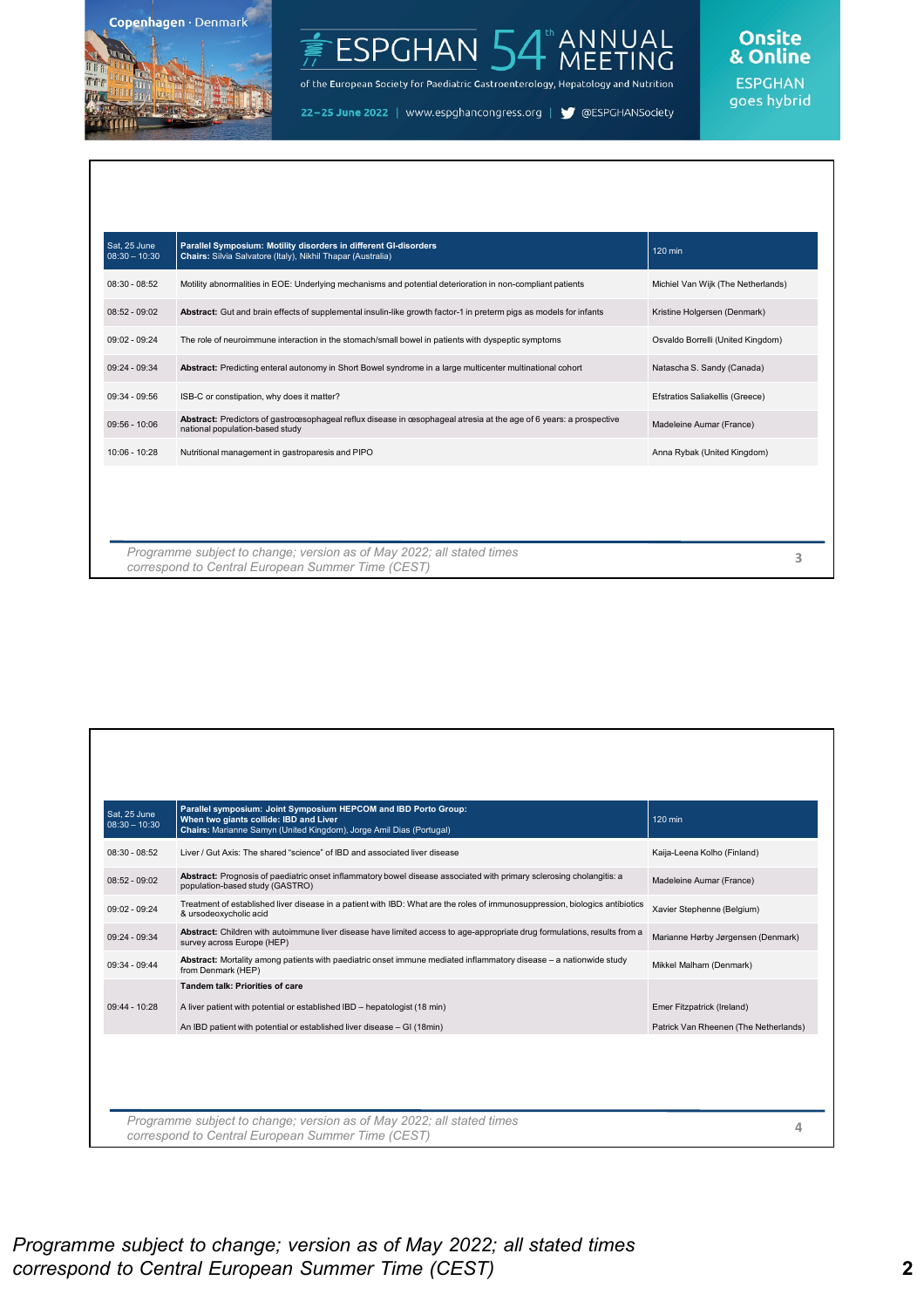

### NUAL<br>ETING **ESPGHAN**

of the European Society for Paediatric Gastroenterology, Hepatology and Nutrition

22-25 June 2022 | www.espghancongress.org | S @ESPGHANSociety

Onsite<br>& Online **ESPGHAN** goes hybrid

| Sat. 25 June<br>$08:30 - 10:30$ | <b>Parallel Symposium: Endoscopy</b><br>Chairs: Luigi Dall'Oglio (Italy), Matjaž Homan (Slovenia)                                                                                      | 120 min                                 |
|---------------------------------|----------------------------------------------------------------------------------------------------------------------------------------------------------------------------------------|-----------------------------------------|
| $08:30 - 08:52$                 | Nasal endoscopy                                                                                                                                                                        | Joel A. Friedlander (USA)               |
| $08:52 - 09:02$                 | Abstract: Moderate correlation between Nancy Histopathology Index and clinical, laboratory and endoscopic indices of<br>disease activity in pediatric patients with ulcerative colitis | Yaniv Faingelernt (Israel)              |
| $09:02 - 09:24$                 | Poem for achalasia? Results in children                                                                                                                                                | Valerio Balassone (Italy)               |
| $09:24 - 09:34$                 | Abstract: Endoscopic management of oesophageal mucosal bridge in children followed for oesophageal atresia                                                                             | Frédéric Gottrand (France)              |
| $09:34 - 09:56$                 | Training the trainers and ESPGHAN endoscopy 'Certification'                                                                                                                            | Priya Narula (United Kingdom)           |
| $09:56 - 10:06$                 | Abstract: Distribution of eosinophils in the gastrointestinal tract in children without an organic disease                                                                             | Vaia Zouzo (United Kingdom)             |
| $10:06 - 10:10$                 | Video case 1                                                                                                                                                                           | Cosimo Ruggiero (Italy)                 |
| $10:10 - 10:14$                 | Video case 2                                                                                                                                                                           | Rosalind Rabone (United Kingdom)        |
| $10:14 - 10:18$                 | Video case 3                                                                                                                                                                           | Andreia Nita (United Kingdom)           |
| $10:18 - 10:22$                 | Video case 4                                                                                                                                                                           | Natalia Nedelkopoulou (United Kingdom)  |
| $10:22 - 10:26$                 | Video case 5                                                                                                                                                                           | Dominique Schluckebier (United Kingdom) |
|                                 |                                                                                                                                                                                        |                                         |
|                                 | Programme subject to change; version as of May 2022; all stated times<br>correspond to Central European Summer Time (CEST)                                                             | 5                                       |

| Sat, 25 June<br>2022 | <b>Keynote Lecture Nutrition</b><br>Chairs: Jiri Bronsky (Czech Republic)                                                  | 30 minutes                  |   |
|----------------------|----------------------------------------------------------------------------------------------------------------------------|-----------------------------|---|
| $11:40 - 12:10$      | Starvation and its effects on the gut                                                                                      | Paul Kelly (United Kingdom) |   |
|                      |                                                                                                                            |                             |   |
|                      |                                                                                                                            |                             |   |
|                      |                                                                                                                            |                             |   |
|                      |                                                                                                                            |                             |   |
|                      |                                                                                                                            |                             |   |
|                      |                                                                                                                            |                             |   |
|                      |                                                                                                                            |                             |   |
|                      | Programme subject to change; version as of May 2022; all stated times<br>correspond to Central European Summer Time (CEST) |                             | 6 |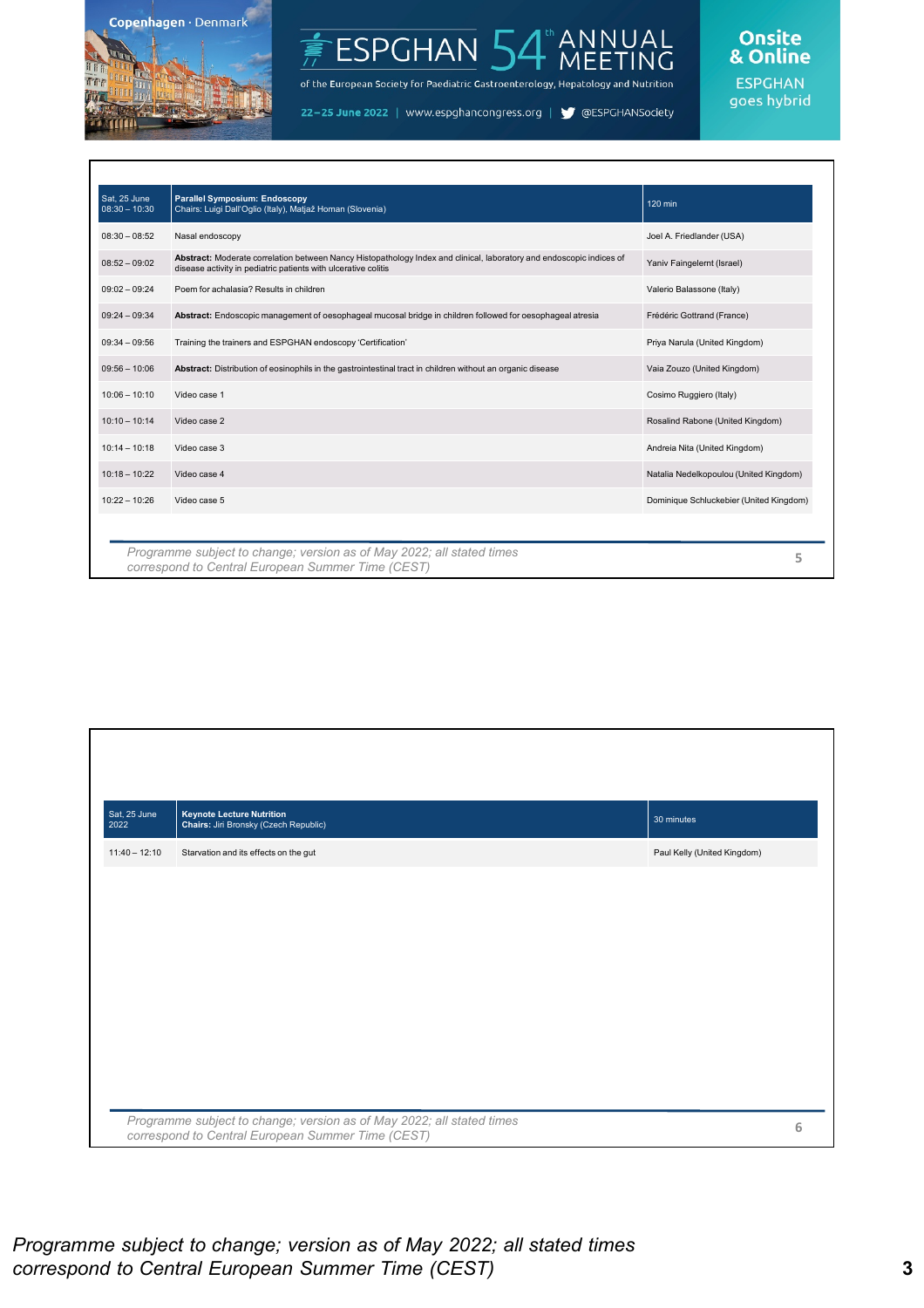



of the European Society for Paediatric Gastroenterology, Hepatology and Nutrition

22-25 June 2022 | www.espghancongress.org | S @ESPGHANSociety



| Sat, 25 June<br>$12:15 - 13:30$ | Clinical practice in Nutrition: Is it possible to define optimal growth in preterm infants?<br>Chairs: Gitte Zachariassen (Denmark), Wei Cai (China) | 75 min                         |
|---------------------------------|------------------------------------------------------------------------------------------------------------------------------------------------------|--------------------------------|
| $12:15 - 12:40$                 | Which growth charts should be used to assess postnatal growth?                                                                                       | Christopher Fusch (Germany)    |
| 12:40 - 13:05                   | What body composition should we aim for from birth to discharge (or later) in very preterm infants?                                                  | Miguel Saenz De Pipaón (Spain) |
| $13:05 - 13:30$                 | Nutrition post discharge: Does growth status matter?                                                                                                 | Nadja Haiden (Austria)         |
|                                 |                                                                                                                                                      |                                |
|                                 | Programme subject to change; version as of May 2022; all stated times<br>correspond to Central European Summer Time (CEST)                           |                                |

| Sat. 25 June<br>$12:10 - 13:40$ | Parallel Symposium: PIBD 2: Patient centred PIBD care<br>Chairs: Massimo Martinelli (Italy), Tim de Meij (The Netherlands)                                                                            | $90$ min                              |
|---------------------------------|-------------------------------------------------------------------------------------------------------------------------------------------------------------------------------------------------------|---------------------------------------|
| $12:10 - 12:32$                 | Practical strategies to improve quality of care in PIBD units                                                                                                                                         | Johan van Limbergen (The Netherlands) |
| $12:32 - 12:42$                 | Abstract: Safety and Potential Efficacy of Escalating Dose of Ustekinumab in Paediatric Crohn's disease (the SPEED-UP<br>study) - a multi-center study from the paediatric IBD Porto group of ESPGHAN | Anat Yerushalmy-Feler (Israel)        |
| $12:42 - 13:04$                 | Can we currently design an "optimal diet for all our patients"?                                                                                                                                       | Mark Beattie (United Kingdom)         |
| $13:04 - 13:14$                 | Abstract: The impact of medical treatment on cancer development in paediatric onset inflammatory bowel disease - a<br>case control study from Denmark and Finland                                     | Mikkel Malham (Denmark)               |
| $13:14 - 13:36$                 | What is the optimal approach to intestinal strictures in paediatric Crohn's disease?                                                                                                                  | Dror Shouval (Israel)                 |
|                                 |                                                                                                                                                                                                       |                                       |
|                                 | Programme subject to change; version as of May 2022; all stated times<br>correspond to Central European Summer Time (CEST)                                                                            | 8                                     |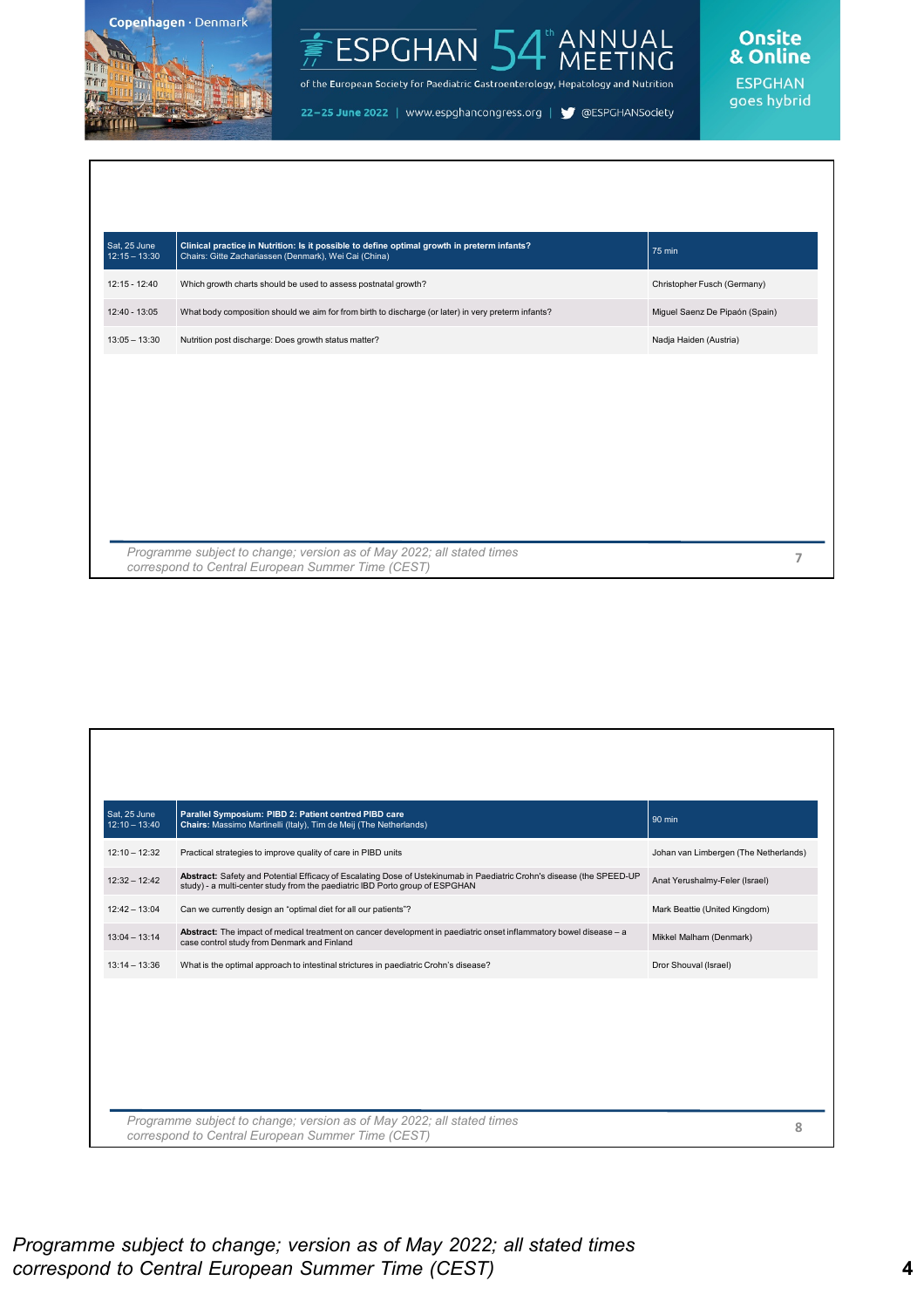

### NNUAL<br>IEETING **ESPGHAN**

of the European Society for Paediatric Gastroenterology, Hepatology and Nutrition

22-25 June 2022 | www.espghancongress.org | S @ESPGHANSociety

## Onsite<br>& Online

|                                                                                                                                                | 90 minutes                                                            |
|------------------------------------------------------------------------------------------------------------------------------------------------|-----------------------------------------------------------------------|
| Increased incidence of early-onset IBD, but stable for VEO-IBD: a nationwide study from the epi-IIRN                                           | Dan Turner (Israel)                                                   |
| Specific microbiota drives mucosal responses in inflammatory bowel disease                                                                     | Edward Giles (Australia)                                              |
| Predictors of response to biologics in children with Crohn's diseases: a population-based study from the epi-IIRN                              | Dan Turner (Israel)                                                   |
| Oxidative stress and antioxidant capacity biomarkers in adults and children with IBD: current update from OxIBDiet trial                       | Sara Quattrini (Italy)                                                |
| Microdissection of oesophageal epithelium from endoscopic biopsies for tissue proteomic analysis in paediatric eosinophilic<br>esophagitis     | Marie-Luise Frank (Germany)                                           |
| Altered antigen processing pathway in intestinal epithelial cells is the trigger of celiac disease inflammation                                | Luigina De Leo (Italy)                                                |
| Prediction models for celiac disease development in children from high-risk families: data from long term follow up of the<br>PreventCD cohort | Caroline Meijer-Boekel (The Netherlands)                              |
| Innate immune response and impact of transgene IL-37 in mouse intestinal organoids                                                             | Laura Kröhn (Germany)                                                 |
|                                                                                                                                                |                                                                       |
|                                                                                                                                                |                                                                       |
|                                                                                                                                                | Programme subject to change; version as of May 2022; all stated times |

| Sat, 25 June<br>$12:10 - 13:40$ | Parallel Symposium: Coeliac disease pathogenesis<br>Chairs: Marina Orsi (Argentina), Margreet Wessels (The Netherlands)                                          | 90 min                         |
|---------------------------------|------------------------------------------------------------------------------------------------------------------------------------------------------------------|--------------------------------|
| 12:10 - 12:32                   | Mechanisms of tissue damage in CeD                                                                                                                               | Nadine Cerf-Bensussan (France) |
| 12:32 - 12:42                   | Abstract: BNT162b2 mRNA COVID-19 vaccine effectiveness in patients with coeliac disease autoimmunity: real world<br>data during mass vaccination campaign        | Amir Ben Tov (Israel)          |
| 12:42 - 13:04                   | Evidence of a viral etiology in coeliac disease                                                                                                                  | Daniel Agardh (Sweden)         |
| $13:04 - 13:14$                 | Abstract: Absence of nutritional complications in asymptomatic potential celiac disease children on a long-term gluten<br>containing diet: a retrospective study | Roberta Mandile (Italy)        |
| $13:14 - 13:36$                 | Potential CeD as a step towards clarification of pathogenesis                                                                                                    | Riccardo Troncone (Italy)      |
|                                 |                                                                                                                                                                  |                                |
|                                 |                                                                                                                                                                  |                                |
|                                 |                                                                                                                                                                  |                                |
|                                 | Programme subject to change; version as of May 2022; all stated times<br>correspond to Central European Summer Time (CEST)                                       | 10                             |